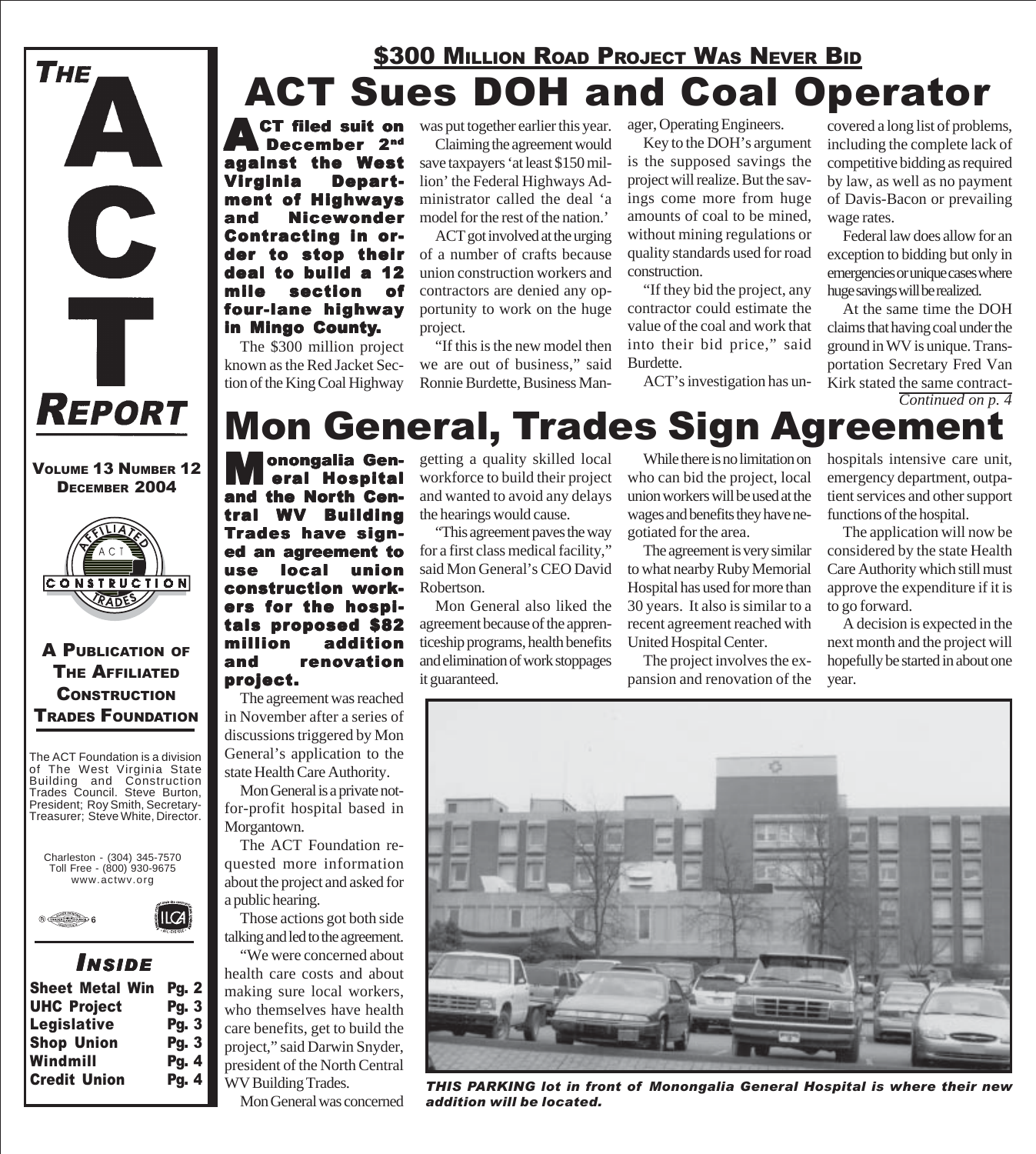#### PAGE 2 **THE ACT REPORT DECEMBER 2004**

# Beckley Mechanical Signs SMW Agreement

A fter a six year<br>Astruggle, Beckley Mechanical has finally signed a collective bargaining agreement with Sheet Metal Metal Workers Local 33.

Whether or not this is the end of the fight is still to be learned.

The agreement came after years of fighting that included many job site actions, the National Labor Relations Board and the Federal Fourth Circuit Court of Appeals.

The agreement was signed on November 16, 2004 and both sides are working on final details to put the agreement into effect.

"We're ready to focus on the future and show this company that the skills we offer are an asset they can rely on," said Randy Gombos, organizer for Sheet Metal Workers Local 33.

Gombos, along with fellow organizer Dave Mains, stayed with the campaign from the start.

The struggle with Beckley Mechanical started in 1998. Gombos met one of Beckley Mechanical's workers on a job site. The worker wanted to know how to get into the union.

That started a campaign to organize Beckley Mechanical.

About ninety percent of the 25 or so employees signed authorization cards asking for a union, but when the election came the union lost by a vote of 17 to 4.

The reason for the change was an intense anti-union campaign by Beckley Mechanical's owner Bill Mahaffey.

Mahaffey was aided by the lawyer for the anti-union Associated Builders and Contractors, West Virginia Chapter.

Part of the anti-union cam-

paign included a letter to all employees telling them not to 'vote themselves out of a job.' It is illegal to say a vote for the union will mean job loss.

With a long list of violations, the Sheet Metal Workers went to the National Labor Relations Board and filed charges about the election.

Because the damage to the union's effort was already done, Local 33 asked the NLRB to consider using the Gissel rule. The Gissel rule acknowledges that a new election would be pointless due to the atmosphere already created by an employers misconduct.

Instead of a new election the employer would be forced to bargain as if the union had won the election.

After investigating the case, the NLRB agreed with the unions complaints and ordered the company to bargain.

Negotiations started in May of 1999, but instead of the battle ending there, it had only just begun.

For the next four years Mahaffey, with the assistance of anti-union lawyer Fred Holroyd, resisted all attempts by Local 33 to bargain and reach an agreement.

"We tried to negotiate, but they just kept running us around," said Mains.

When documents were requested the company did not comply. Meetings were canceled. Proposals were not taken seriously. The company changed wages and work conditions without negotiating.

Local 33 did not sit by and wait for the NLRB to take action. While their complaints were being processed, Local 33 took their fight to Beckley Mechanical, wherever they could find



*MANY PROTESTS against Beckley Mechanical took place during the Sheet Metal Workers campaign. Local Building Trades members held this event in front of the Beckley Federal Court House earlier this year.*

them.

At one point the Sheet Metal Workers enlisted the support of the WV AFL-CIO and got hundreds of union members to march on the federal court house in Charleston.

They protested the fact that Beckley Mechanical had just been given a federal contract to help build a prison in Alderson when at the same time another arm of the federal government, the NLRB was in Federal Court trying to get Beckley Mechanical to follow the law.

Protests also took place at the Beckley Federal Courthouse and in front of Beckley Mechanical's office.

A long series of complaints were issued by the NLRB ordering the company to comply with the law. Each time the company would promise they would comply, settle the charges, then promptly ignore their promise.

The companies behavior was so bad that the NLRB went to the Fourth Circuit Court and got

an enforcement order to compel Beckley Mechanical to provide documents, meet in timely manner, and negotiate in good faith. But even with a Federal Court order the company still refused to cooperate.

The NLRB then turned the case over to their Contempt Litigation division. After another investigation, the NLRB went back to the Fourth Circuit looking for a contempt charge.

According to Gombos, right before the court date Beckley Mechanical once again pled they would cooperate and the NLRB agreed to another settlement.

However, this time strict penalties were negotiated that would require significant fines if Beckley did not live up to their promise.

For each new labor law violation there would be a \$5000 penalty plus \$250 per day until the company came into compliance. There would also be a \$1000 fine, plus \$200 per day, "for any officer, agent or attorney who in active concert and participation violates the Judge-

ment."

Within two weeks of the settlement agreement Beckley Mechanical again violated the agreement. Local 33 filed more charges and the NLRB along with their Contempt Unit agreed violations had been made.

When the second charge of contempt was about to go to court and facing a possible fine of perhaps \$250,000, Beckley finally agreed to sign Local 33's agreement.

Beckley Mechanical is now signed to the existing agreement, which expires in June of 2005, plus the next agreement negotiated between Local 33 and the Southern West Virginia Sheet Metal and Roofing Contractors Association.

"This victory could not have been accomplished without the support and staff of Local 33," said Gombos. "This campaign shows our commitment to organizing."

"We also had tremendous support from many other unions. We could not have prevailed otherwise."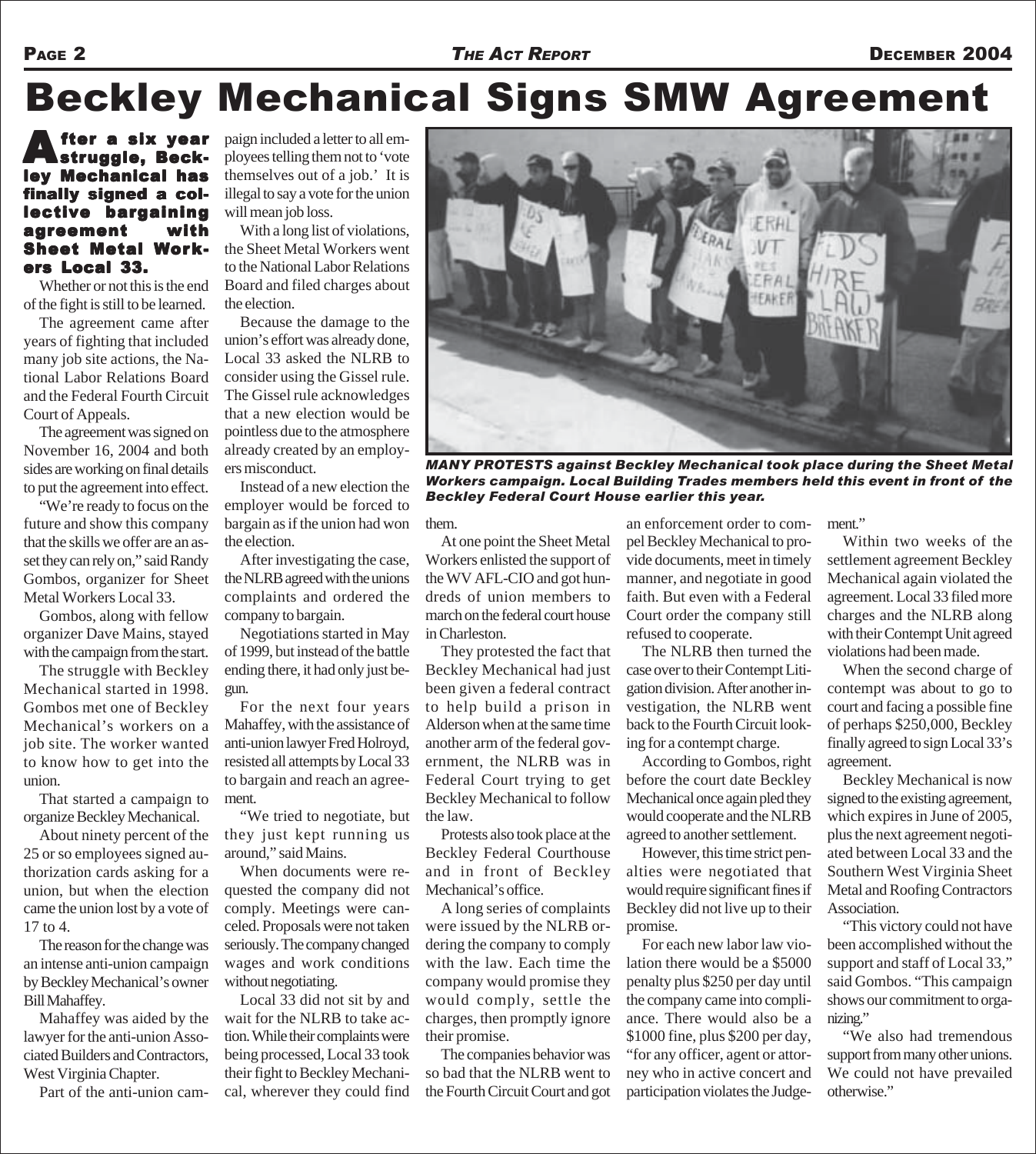## Marion Judge Stops \$265 Million UHC Project

A Circuit Cour <sup>t</sup> Judge has told **United Hospital Cen**ter their proposed \$265 million new hospital project in Harrison County was approved illegally.

Judge Fred Fox of Marion County made his ruling right before Thanksgiving.

Fox overturned the state Health Care Authority's approval of the project.

The ACT Foundation had intervened in the approval process and urged support for its approval after UHC and the North Central WV Building Trades reached an agreement to use local union construction workers to build it.

Judge Fox relied on an old rule, which has since been eliminated, to make his ruling.

When UHC first applied for approval to build the new facility,

the state had a requirement that replacement hospitals be located within five miles of the existing one.

In 2002 the geographical limit was changed to within 15 miles of the existing facility.

During three days of hearings before the authority in June of 2003, lawyers from United, Fairmont General and the West Virginia Chapter of the Associated Builders and Contractors sparred over United's original

proposal.

The ABC opposed it because of the agreement to use local union workers with health care and pension benefits. ACT Director Steve White testified in support of the project and pointed out the economic benefits local construction hiring would bring.

The Health Care Authority approved the project in October of 2003.

Fox ruled that although the

proposed hospital would comply with existing rules, it did not at the time of application.

Allowing the plan to go forward "would have a devastating effect upon [Fairmont General Hospital]," Fox wrote.

The ruling has stopped all design work and planning on the project.

UHC plans to appeal the ruling to the State Supreme Court.

The state Health Care Authority may also appeal.

### Legislative Session Plans Already Underway ECONOMIC DEVELOPMENT, PENSION DEBTS, TABLE GAMES, HEALTH CARE

his years legisla-<br>tive session will<br>rt in February tive session will start in rather than January is the custom when a new governor is elected.

But the delay in the session start does not mean there is a slowdown in legislative activity.

A series of 'transition team committees' have been formed by Governor-elect Joe Manchin to discuss the new administrations approach to a wide range of issues from economic development to tourism, taxes, budget, training, education and health care.

A number of building trades members have been playing a role in those committees, making sure construction workers' voices are heard.

Bill Dean, president of the Upper Ohio Valley Building Trades, is part of a committee looking at economic development.

"Our first meeting was a good one," said Dean. "There was a variety of people, like bankers, plant managers, and labor who all agreed we wanted to work together on economic develop-

ment programs for the benefit of from other states. the state."

Another issue being discussed is the huge debt of state pension funds. These funds, for teachers, state troopers, judges and others have never been funded properly. It is estimated they need billions of dollars to meet their current obligations. How to find the money to fund these obligations will be tough.

While the transition teams meet other legislative activity continues to take place.

One of the biggest sources of income for the state, video lottery and slot machines, may be on the decline due to a new law passed in Pennsylvania.

Pennsylvania has approved legislation to allow slot machines which will stop the growth and perhaps reduce WV's take in the future. Maryland is considering similar legislation.

One response being talked about is to allow counties that host the four existing race tracks in the state to vote on table games at these facilities. It is argued that table games will attract people, increase employment and make up for lost revenue

Governor Wise has said he would call a special session of the legislature to consider table games, but leadership in the House and Senate have been less enthusiastic.

The ACT Foundation is hoping to work on a bill to address rising health care costs this legislative session. One of the factors driving up health care expenses is the increasing number of individuals without health insurance.

Workers for all public works projects are entitled to prevailing wage rates which include health care benefits. However, companies that do not provide benefits pay the health care portion as a cash payment rather than a benefit.

Workers on public works projects who are paid cash instead of a health benefit, have no insurance and may add to the uncompensated health care problem. Furthermore, companies that already provide health care for employees struggle to keep up with rising costs.

One possible solution would be to require bidders on tax funded construction projects to

have health care for their workers. Since prevailing wage laws already require health care payments there would be no additional cost to the state. Companies that did not provide health care benefits to em-

ployees would not be able to bid.

"We are talking with legislators to see if we can find ways to help those who have health care keep it," said Steve White, ACT Director.



This holiday season, support good jobs by giving union-made gifts. Your shopping dollars can keep good-paying jobs - with good wages and benefits in your community.

### For a fine selection of holiday gifts, go to: www.shopunionmade.org